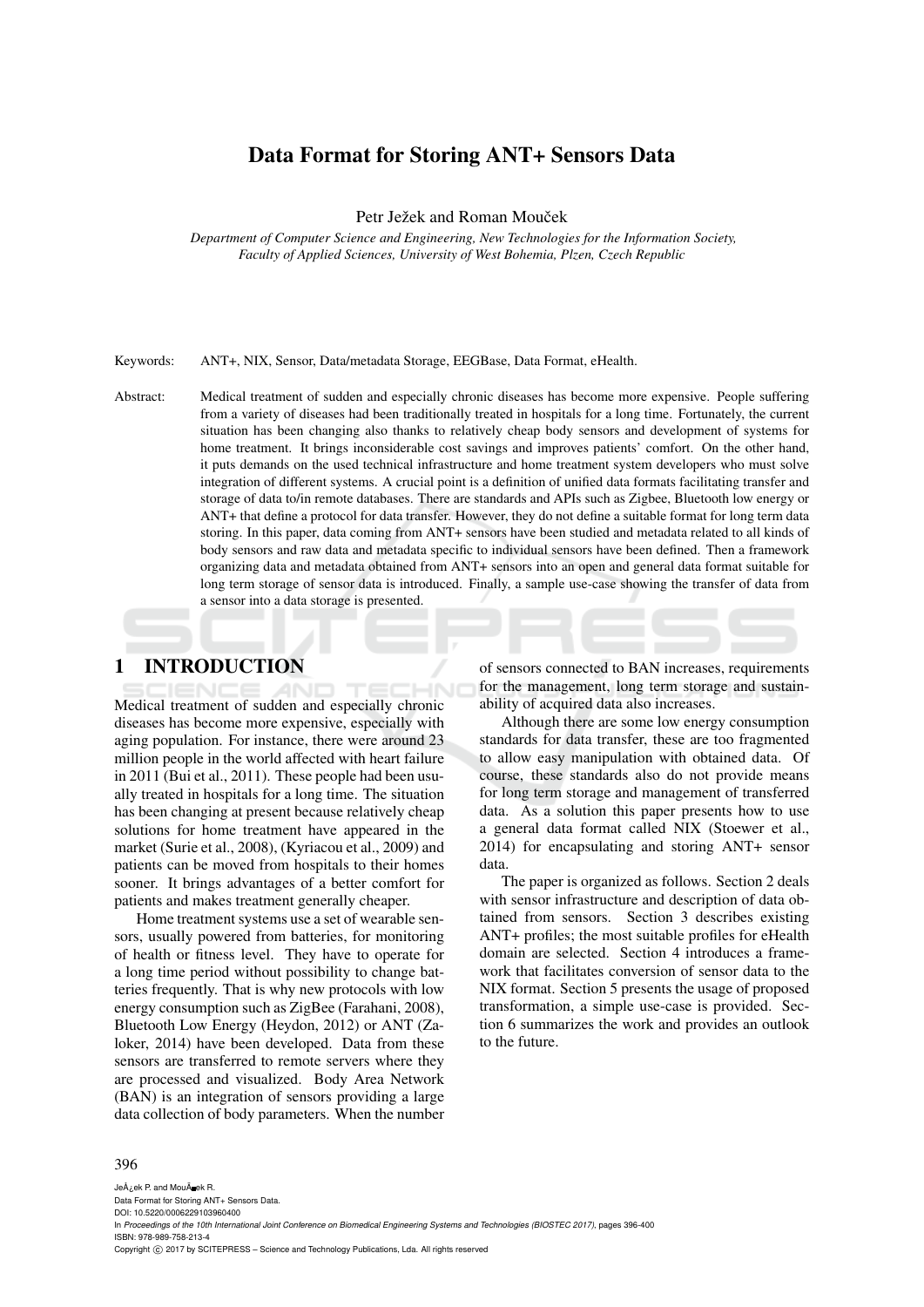# 2 STATE OF THE ART

There are several approaches aiming to manage Body Area Networks data. These solutions use semantic web technologies or cloud infrastructures. Three layers ontology describing data from different sensors is presented in (Mehmood et al., 2014). This ontology facilitates development of tools used for processing of sensor data. A Sensor-Cloud infrastructure (Yuriyama and Kushida, 2010) represents physical sensors as virtual sensors stored in a cloud infrastructure. Semantic Sensor Web (Sheth et al., 2008) is based on annotation of sensors data by means of Semantic Web. Such annotated data can be distributed on the Internet.

### 3 ANT+ PROFILES DISCUSSION

The ANT protocol is popular because of its low energy consumption and existence of suitable means for description of body parameters. 'Device profiles' (called ANT+) define data over the network in a consistent way (Innovations, 2013) and facilitate development of sensors and management of sensor data in application programs.

ANT+ profiles support a large scale of activities such as cycling, walking, or measurement of body parameters such as heart rate, blood pressure, weight, or muscle oxygen. When browsing individual profiles in a detail we find the attributes that are common for all profiles, for example a device name, device status, manufacturer, signal strength or battery status. Then, there are attributes varying for individual profiles. Individual profile attributes represent raw sensor data or domain specific metadata while common attributes describe general metadata (see Figure 1).

### 4 PROPOSED FRAMEWORK

### 4.1 Prerequisites

Due to the absence of a suitable format/data structure for sensor data representation we have designed a framework for collection and storage of sensor raw data and metadata in a defined structure. The used data structure/format has to be robust, flexible and widely accepted by scientific community to cover a heterogeneous nature of sensor data, provide a long term data sustainability, and ensure its re-usability in third-party systems.

### 4.2 Format Discussion

Within a working group of International Neuroinformatics Coordinating Facility (INCF) (Bjaalie and Grillner, 2007) and its Task Force on Electrophysiology<sup>1</sup> there were introduced two approaches towards defining a standard on electrophysiology data. The first one uses the Hierarchical Data Format (HDF5) (HDF5 Group, 2013). HDF5 is portable and extensible format supporting an unlimited variety of datatypes that is designed for flexible and efficient I/O operations with high volume and complex data. The second approach uses odML (Grewe et al., 2011) as a free form tree-like structure of sections, properties and values suitable for metadata description. This simple, platform-independent and human-readable format also ensures compatibility with other systems developed within the community such as (Zehl et al., 2014), (Le Franc et al., 2014), and (Davison et al., 2013). The next step of the task force, merging of these two approaches (Teeters et al., 2013), resulted in the proposal of the NIX format (Stoewer et al., 2014) that provides a data model for storing experimental data in HDF5 together with its metadata internally organized in the odML format. The NIX format is currently used in Helmholtz (Davison et al., 2013) and EEGBase (Jezek and Moucek, 2012) projects.

Although the NIX format was intended to be used in electrophysiology, its general definition makes it suitable for any time series data.

## 4.3 Proposed Mapping

We selected ANT+ profiles relating to person health and/or fitness level. Figure 1 shows common metadata (see the central circle) and domain specific raw data and metadata (see other circles). The NIX model consists of several main elements: Block, DataArray, Tag, MultiTag, Source, Group, and Dimension. Each element includes a set of attributes (such as id, name, specific attributes) and link to metadata organized in the odML structure. We used a simplified NIX model for mapping ANT+ elements. The Source element represents an ANT+ device, DataArray represents raw data, Dimension represents description of graph axes, and Block wraps a complete record.

<sup>1</sup>http://www.incf.org/programs/datasharing/ electrophysiology-task-force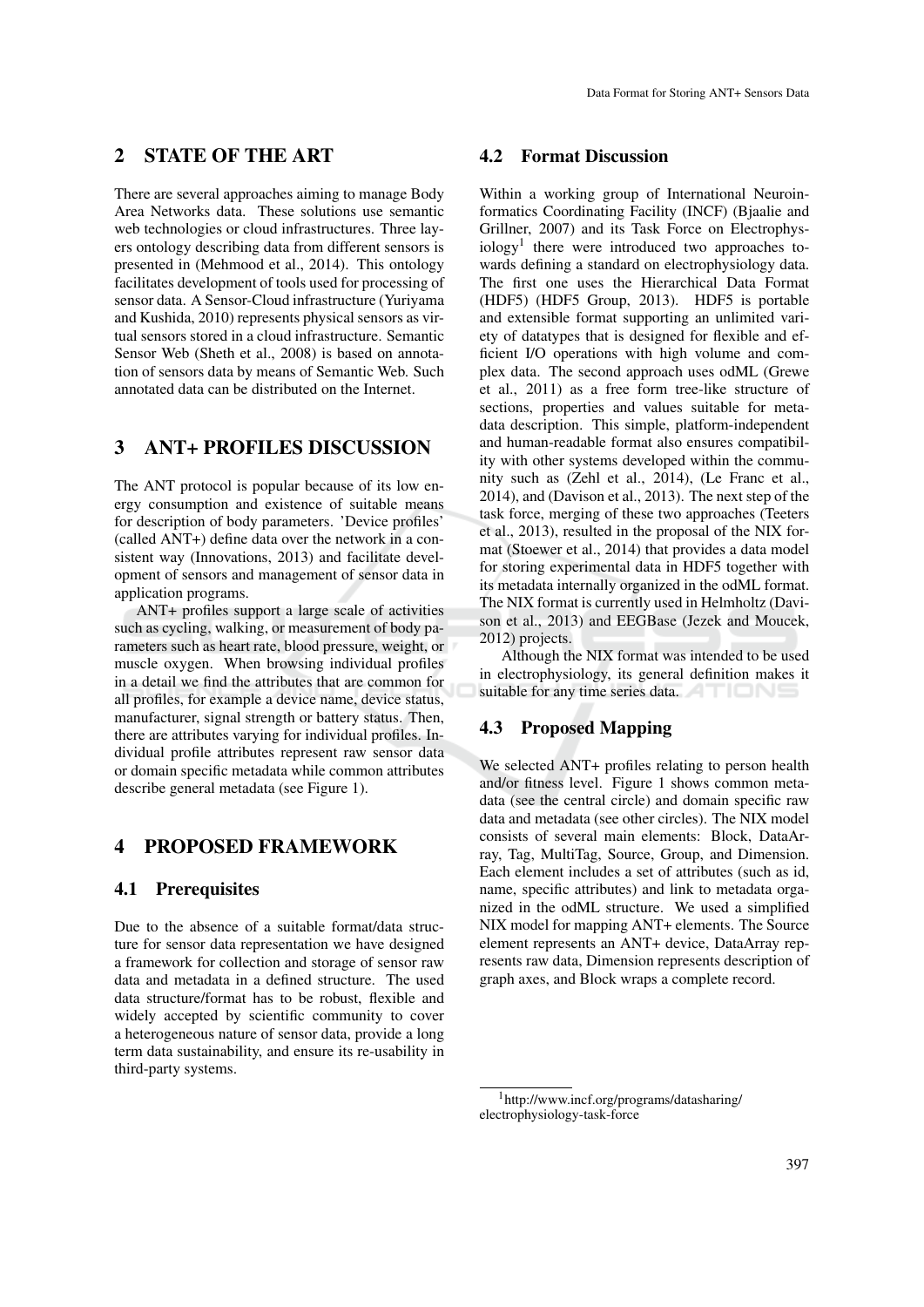

The presented framework serves mainly to designers and programmers of the systems for home monitoring. Let's assume the following use-case. A programmer wants to implement a system for heart rate monitoring of elderly people. There are the following system requirements: sensors have to be easy to use and sensors data must be easily transferred to a computer where they are stored and evaluated. Moreover, during regular medical checks a physician uses long term records to check health condition of the patient and eventually starts a treatment. It means that both the patient and physician have access to the infrastructure that ensures data storing and management as well as data security, consistency and sustainability.

In this use-case we used the Garmin Premium Strap Heart Rate Monitor as a representative of ANT+ supporting devices. The Android  $SDK<sup>2</sup>$  was used to read ANT+ data into Android smart phones. We integrated this SDK into a custom mobile application MoBio<sup>3</sup> that reads data from ANT+ sensors and store



Figure 2: Metadata from the heart rate sensor in odML structure.

them on a SD card. The user of MoBio can pair available sensors, record data and visualize them. This solution is available to a large number of users due to the existence of cheap Android smart phones and heart rate monitor straps on the market.

Since our framework was also integrated into Mo-Bio, recorded data can be stored in the NIX format. MoBio parses the record, metadata are transferred into a structure with one section and several properties (see an example in Figure 2) and continuously read heart beats data are stored into the DataArray element (see an example in Figure 3). The Source element has an attribute metadata that contains a link to

<sup>2</sup>http://developer.android.com/sdk/

<sup>3</sup>https://github.com/NEUROINFORMATICS-GROUP-FAV-KIV-ZCU/MoBio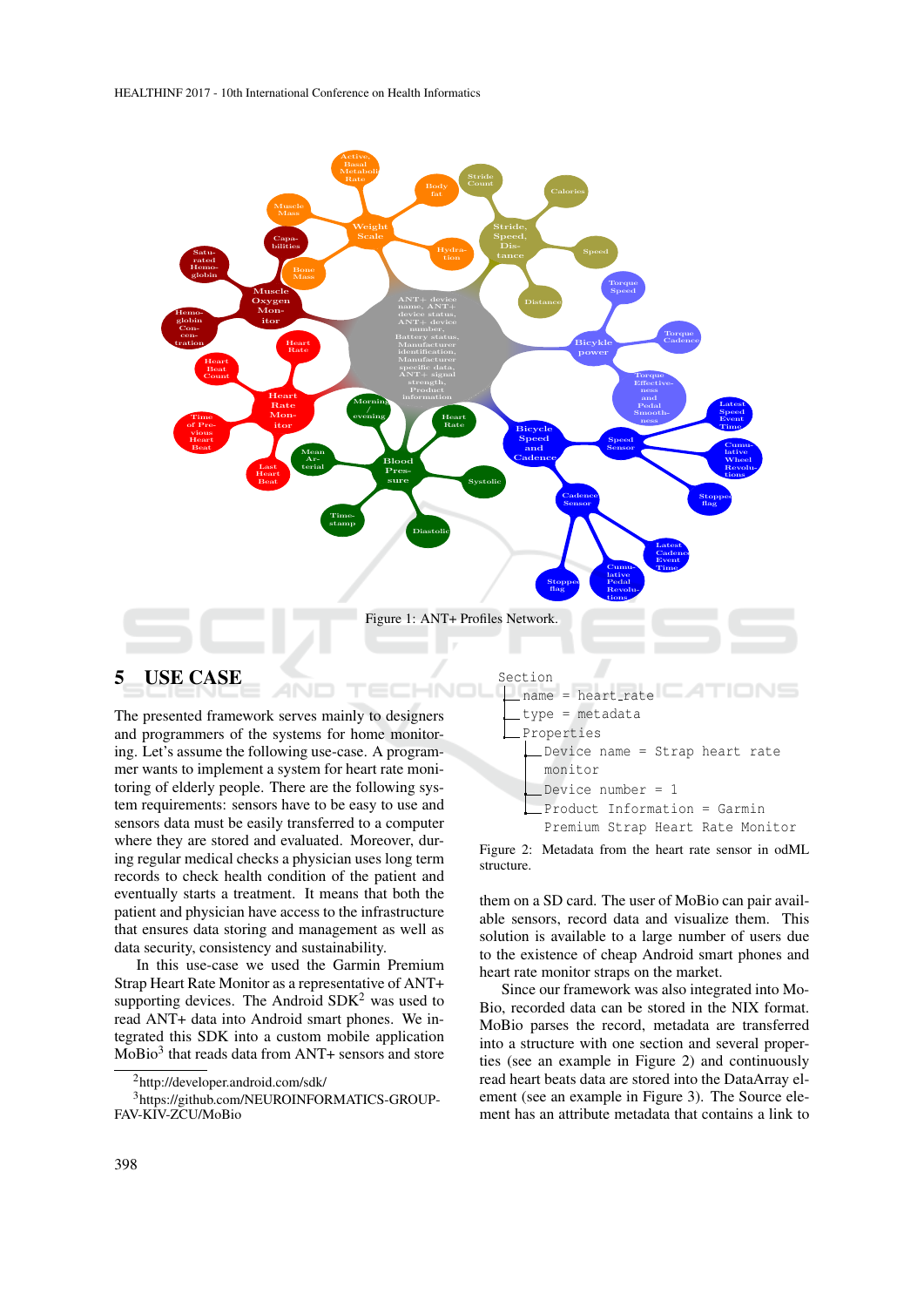

Figure 3: Heart rate record in the NIX format.

| Metadata                         |                                              |
|----------------------------------|----------------------------------------------|
| Experiment                       |                                              |
| <b>Property</b>                  | Value                                        |
| private-experiment               | false                                        |
| start-time                       | 7/3/15                                       |
| end-time                         | 7/3/15                                       |
| temperature                      | 23                                           |
| environment-note                 |                                              |
| research-group<br>scenario-title | <b>EEG/ERP</b> group<br><b>Fitness level</b> |
| Subject                          |                                              |
| <b>Property</b>                  | <b>Value</b>                                 |
| gender                           | M                                            |
| age                              | 25                                           |
| Weather                          |                                              |
| <b>Property</b>                  | <b>Value</b>                                 |
| title                            | <b>Sunny</b>                                 |
| <b>Artifact</b>                  |                                              |
| <b>Property</b>                  | <b>Value</b>                                 |
| compensation                     | <b>NotKnown</b>                              |
| reject-condition                 | NotKnown                                     |
| <b>Heart Rate</b><br>metadata    |                                              |
| <b>Property</b>                  | Value                                        |
| Device name                      | Strap heart rate                             |
| <b>Device Number</b>             | $\mathbf{1}$                                 |
| <b>Device Information</b>        | Garmin Premium Strap Heart Rate Monitor      |

Figure 4: Metadata stored in EEGBase.

the odML structure.

Once the data and metadata are stored they can be transferred to a suitable database. Figure 4 shows the metadata stored and visualized in EEGBase. A complete description of the experiment contains metadata from the Heart Rate strap. The raw data are stored as well.

# 6 CONCLUSIONS AND FUTURE WORK

Together with raising popularity of sensors for home treatment several low energy standards have been defined. These standards enable data to be transferred from body sensors into common computers where they are processed and visualized. ANT+ supported by significant sensors producers is one of the most used standards. Although transfer protocols and several APIs for working with sensors are defined, an open standard for storing sensors data are not substantially provided. Since home treatment systems use proprietary data formats, they cannot be easily integrated with variety of sensors.

In this paper we overcome these difficulties by designing a framework that maps data from ANT+ sensors into the open and generally applicable NIX format. The format brings advantages of two layers structure, metadata are structured using the flexible odML format and data are organized using the HDF5 format. Two layered organization of ANT+ sensors data is also a significant contribution of this work.

The functionality of the framework is shown on a simple use case. Within our future work the testing of a large collection of sensors followed by data transfer to a few databases is supposed. We also plan to invite developers of home treatment systems to integrate the framework into their solutions. When the framework is fully tested, we start to work on the